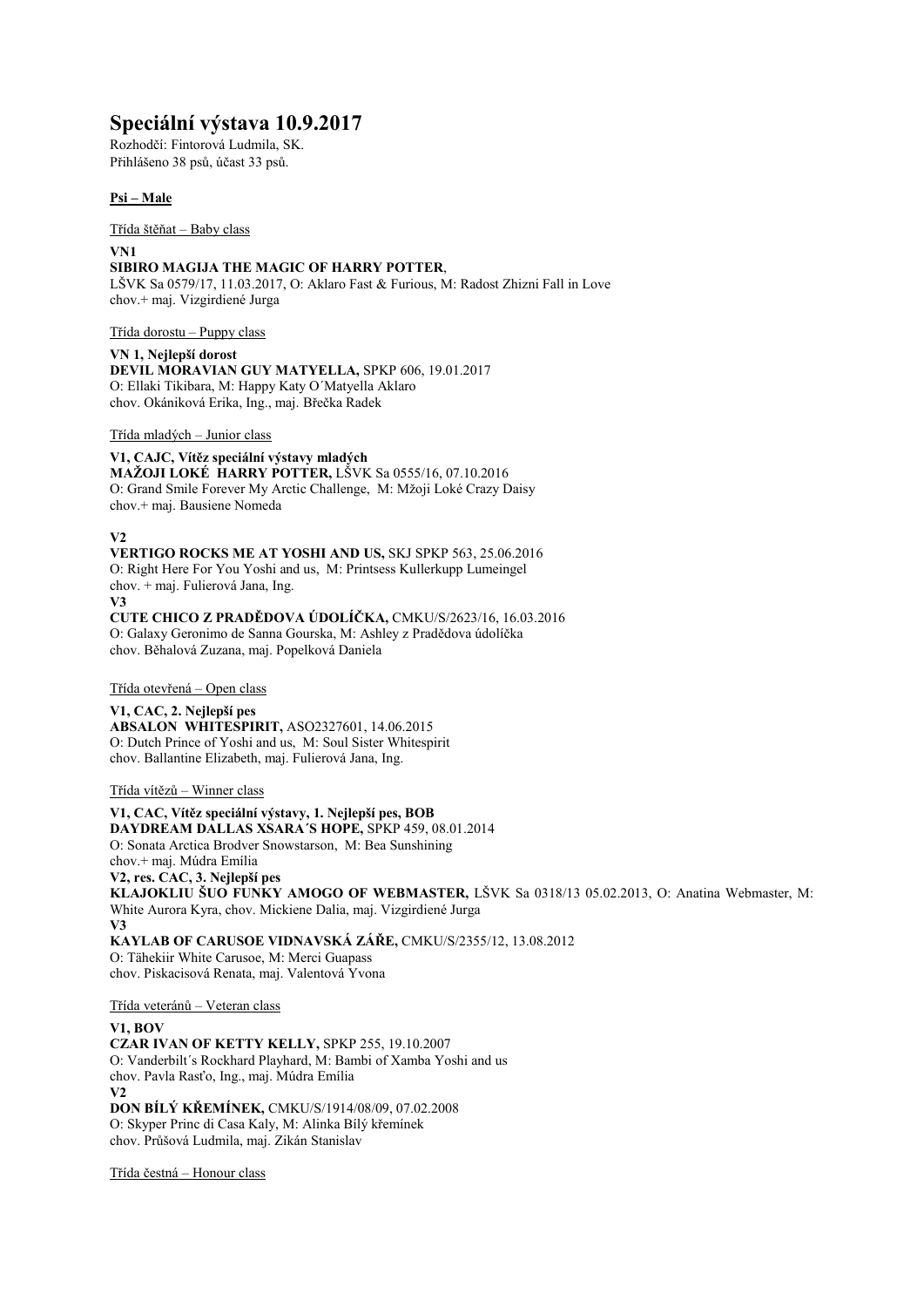Získané tituly:

Junioršampion SR, ČR, Klubový Junioršampion KSP ČR, Juniorský klubový vítěz SKS, SK ČR a KSP ČR, BIS Puppy, BIS Junior, Nejlepší pes, Klubový vítěz, Vítěz speciální výstavy, BIS, BIG, 3.BIG, Multi BOB, Multi CACIB, BOS, Klubový šampion SKS, SK ČR, KSP ČR, Šampion SR, ČR, Maďarska, Rakouska, Polska,

**V1** 

**BASTION OF JOY CARPATHIAN WHITE SMILE,** SPKP 372, 20.05.2011

O: Canadian Vidnavská záře Arctic Aivik, M: D-Blanche Xamba Yoshi and us, chov.+ maj. Henčelová Petra, Ing.

## **Feny – Female**

Třída štěňat – Baby class

#### **VN1**

**SIBIRO MAGIJA THE MAGIC OF TINKER BELL,** LŠVK Sa 0585/17, 11.03.2017

O: Aklaro Fast & Furious, M: Radost Zhizni Fall in Love chov.+ maj. Vizgirdiené Jurga

**VN2**

## **MAŽOJI LOKÉ ICE QUEEN,** LSVK Sa 0598/17, 06.05.2017

O: Klajokliju Šuo Debrad of Benji, M: Smiling Miracle Basic Instinct chov.+ maj. Bausiene Nomeda

**VN3**

## **HOLY MIRACLE FOR XSARA´S HOPE,** SPKP 618, 08.04.2017

O: Ocean Twilight Yoshi and us, M: Grand Smile Charming Cristina chov. + maj. Múdra Emília

**VN4**

**BERNADETTE ZLATÝ SAFÍR,** CMKU/S/2838/17, 09.05.2017

O: Aklaro Heart Breaker for Orleansnow, M: Kiddy Koral Elizabet Orleansnow,

chov. + maj. Janíková Dagmar

**VN4**

#### **BLACKBERRY ZLATÝ SAFÍR,** CMKU/S/2839/17, 09.05.2017

O: Aklaro Heart Breaker for Orleansnow, M: Kiddy Koral Elizabet Orleansnow, chov. Janíková Dagmar, maj. Bednaříková Andrea

Třída mladých – Junior class

## **V1, CAJC, Vítěz Speciální výstavy mladých**

## **EVERYTHING CHANGES CARPATHIAN WHITE SMILLE**

SPKP 585**,** 08.10.2016, O: Bastion of Joy Carpathian white smile, M: Incredible Heart Breaker Radost Zhizni, chov.+ maj. Henčelová Petra, Ing.

**V2**

## **GRACE & GLORY XSARA´S HOPE,** SPKP 572, 26.07.2016

O: Bastion of Joy Carpathian White Smile, M: Daydream Delaware Xsara´s hope, chov. +maj: Múdra Emília **V3** 

**PETTY LOO OF MIKEE VIDNAVSKÁ ZÁŘE,** CMKU/S/2714/16, 15.06.2016

O: Canadian Vidnavská záře Arctic Aivik, M: Mikee of Rose Vidnavská záře, chov. Piskacisová Renata, maj. Valentová Yvona

**VD4**

## **FLORENCE SANDY GOLD WARDEN,** CMKU/S/2701/16, 17.04.2016

O: Aklaro Heart Breaker for Orleansnow, M: All About Happy Carpathian white smile, chov. Hrabcová Eva, maj. Brandejský Karel

**VD**

**RIO REBEL ROSALINE ORLEANSNOW,** CMKU/S/2732/16, 28.07.2016

O: Ellaki Tikibara, M: Kiddy Katrin Katie Orleansnow chov. Luxová Marcela, maj. Lidáková Michaela

Mezitřída – Intermediate class

## **V1**

**I´M PIECE OF YOSHI WINTER DAY ´S ,** FI 56046/16, 16.10.2015

O: Right is Gee or Hau Yoshi and us, M: Radost Zhini Incredible Heartbeaker, chov. Soininen Miia, maj: Fulierová Jana, Ing.

**V2**

## **MAŽOJI LOKÉ FASHION DIVA OF WINKY,** LŠVK Sa 0491/15, 02.11.2015

O: By Arctic Challenge Tiny Gloo of Winky bow-wow, M: Smiling Miracle Basic Instinct, chov+ maj: Bausiene Nomeda

Třída otevřená – Open class

## **V1, CAC, 2.Nejlepší fena**